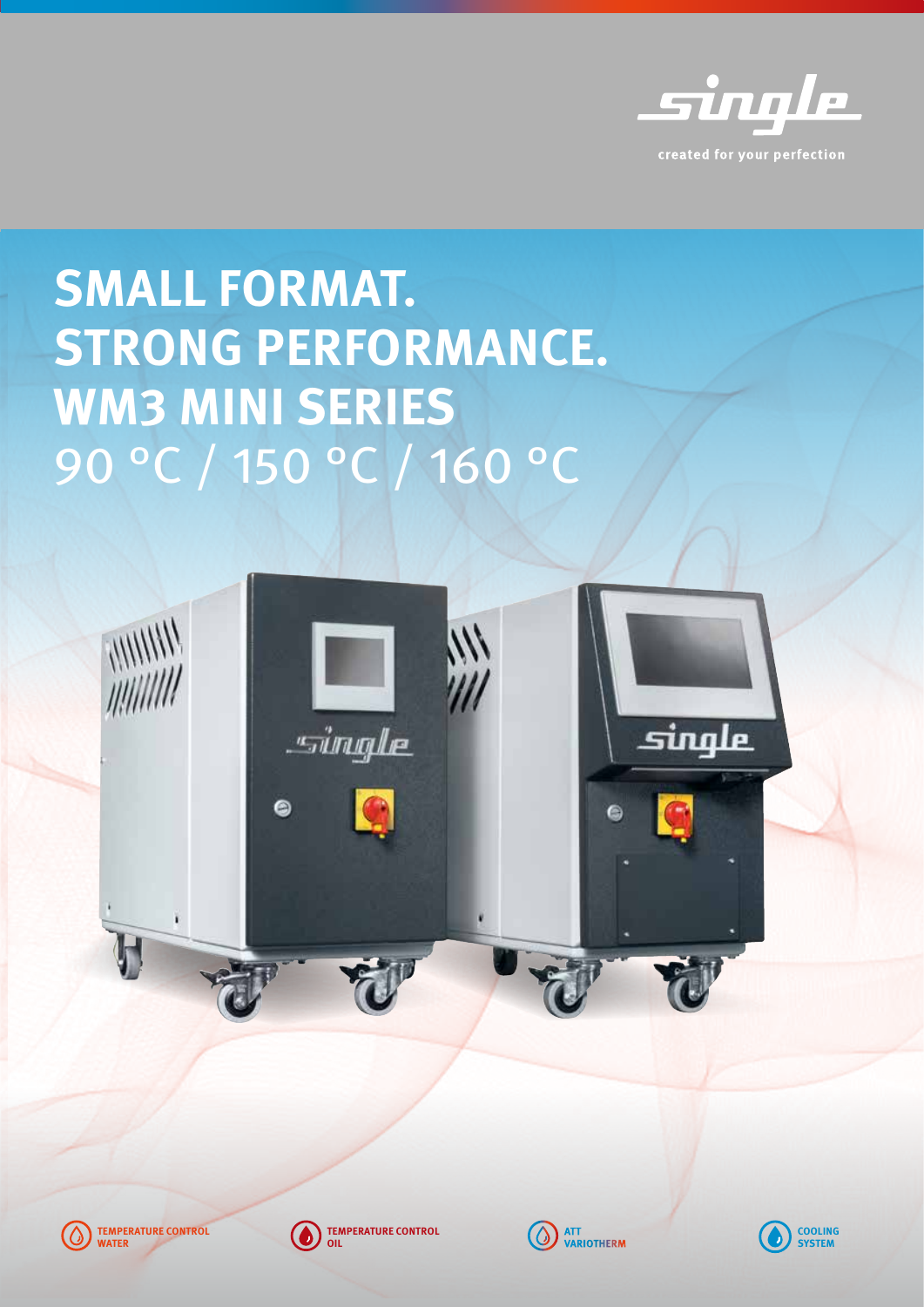#### **SMALL FORMAT**

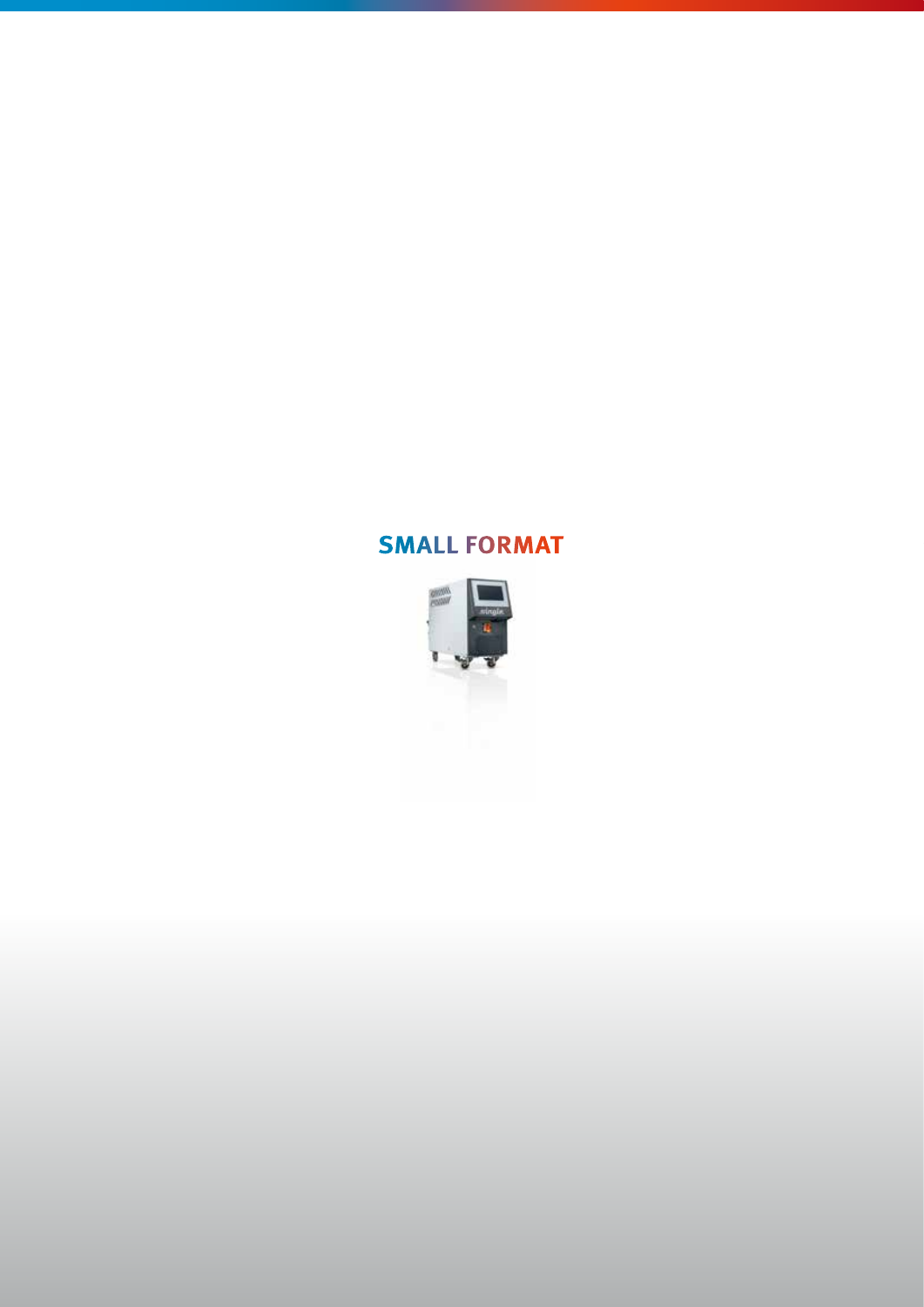**STRONG PERFORMANCE**

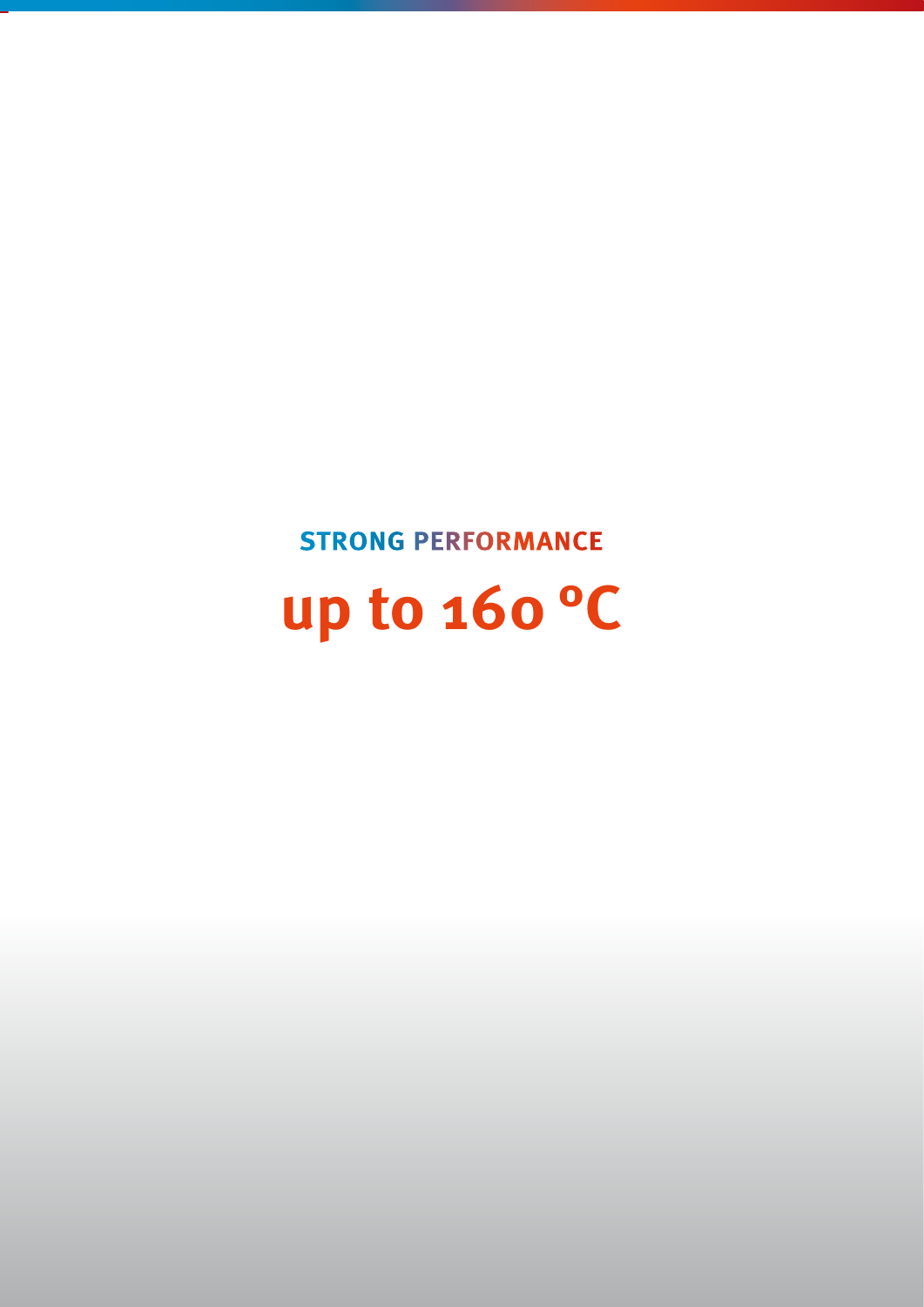## **COMPACT EFFICIENT PERFORMANCE WM3 MINI**



#### **TECHNICAL DATA WM3 MINI**

| Temperature range max.                                                 |   | °C    | 90        | 90        | 150      | 160      |
|------------------------------------------------------------------------|---|-------|-----------|-----------|----------|----------|
| Medium                                                                 |   |       | water     | water     | water    | water    |
| Max. external volume                                                   |   |       | unlimited | 22        | 8,9      | 7,9      |
| <b>Heating capacity</b>                                                |   | kW    | 0/3/6     | 0/3/6     | 0/3/6    | 0/3/6    |
| Type of cooling                                                        |   |       | direct    | indirect  | indirect | indirect |
| Cooling performance (80 $\degree$ C flow/15 $\degree$ C cooling water) |   | kW    | 30        | 0/45      | 0/45     | 0/45     |
| Max. flow rate                                                         |   | 1/min | 27        | 27        | 27       | 38       |
| Max. pressure                                                          |   | bar   | 5,0       | 5,0       | 5,0      | 5,1      |
| Pump motor output                                                      |   | kW    | 0,5       | 0,5       | 0,5      | 0,5      |
| Dimensions / with SSC                                                  |   | mm    | 625/680   | 625 / 680 | 625/680  | 625/680  |
|                                                                        | W | mm    | 240       | 240       | 240      | 240      |
|                                                                        | н | mm    | 490       | 490       | 490      | 490      |
| Weight                                                                 |   | kg    | 55        | 55        | 55       | 55       |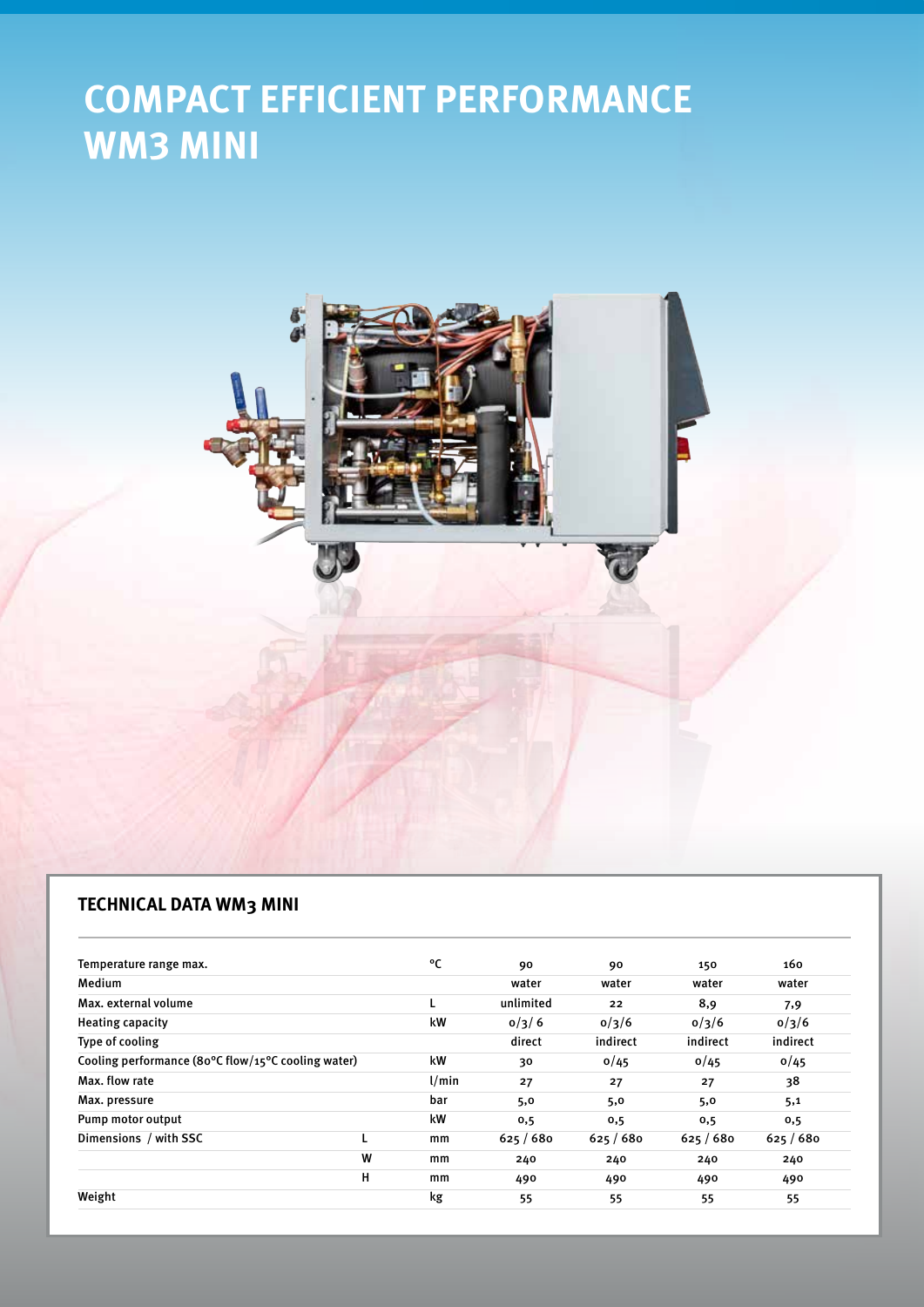### **SMALL FORMAT. STRONG PERFORMANCE. WM3 MINI SERIES**

High tech in the smallest space. The new SINGLE WM3 mini series convinces in the demanding performance class up to 160° C with maximum precision and reliability.With their compact design, the WM3 mini temperature control units take up extremely little space in production. All in proven SINGLE quality. This means: long service life and low energy consumption. WM3 mini the state-of-the-art temperature control unit.

#### **COMPACT**

• Small dimensions with high performance data

#### **SERVICE-FRIENDLY** -

- Modular design
- Easily accessible components

#### **SMART / INTELLIGENT**

- Intelligent controller
- OPC UA interface (optional)

#### **ROBUST / LIFETIME**

- Wear-free magnetically coupled pump (at 160°C)
- Incoloy tubular heater
- Heating control via SSR
- Corrosion resistant components
- Dirt filter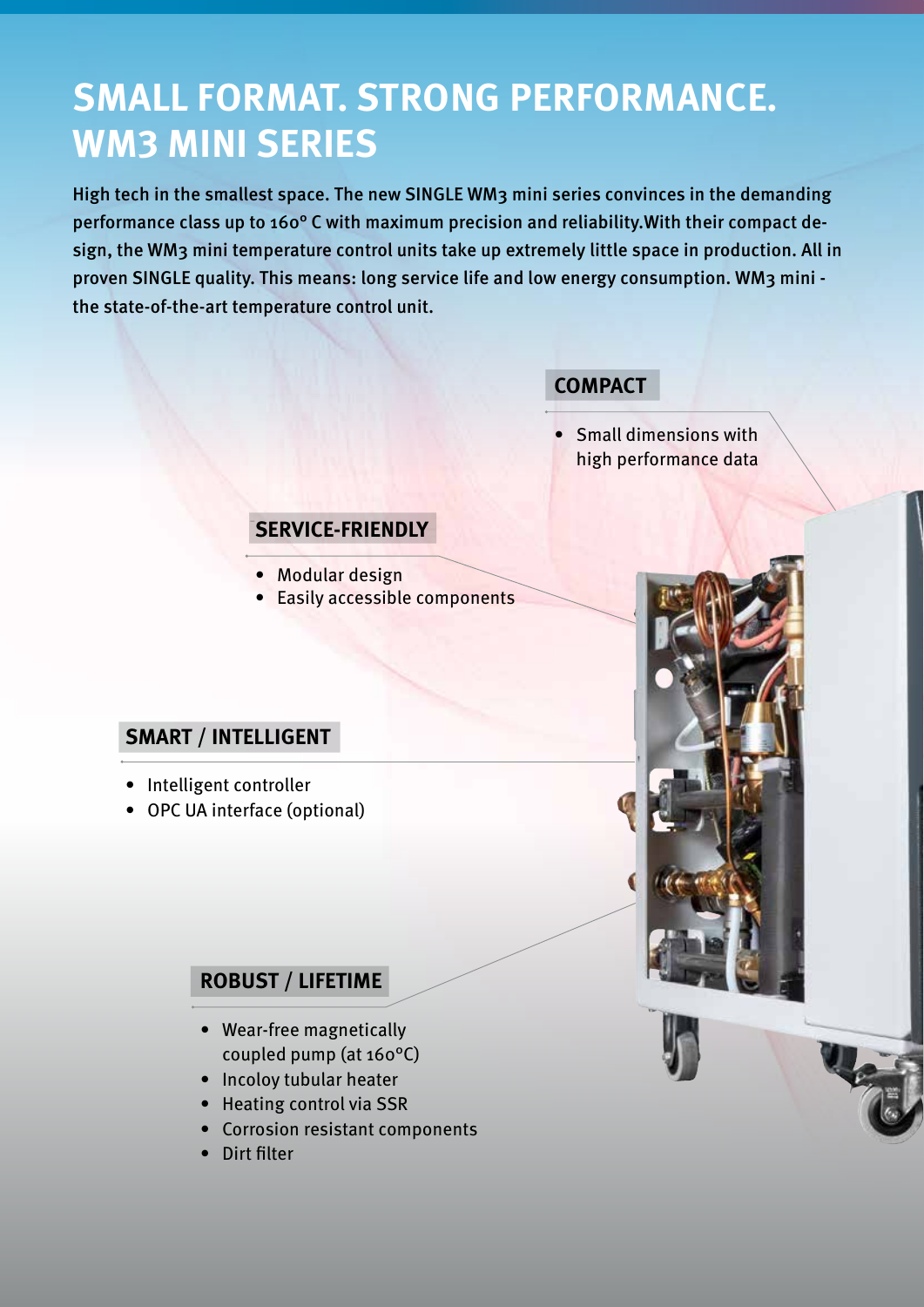#### **SAFETY CONTROL**

• cabinet IP54

le

 $\overline{I}$ 

ь

- Pressure gauge at the back of the unit
- Temperature monitoring of the heating

#### **ENERGY SAVING**

- Flow optimized design
- Insulated components (from 150°C)
- Intelligent controller
- Frequency controlled pump (optional)

#### **PROCESS RELIABILITY**

- Level monitoring by float switch
- Flow measurement (optional)

#### **USER-FRIENDLY**

- Automatic filling
- Braked rollers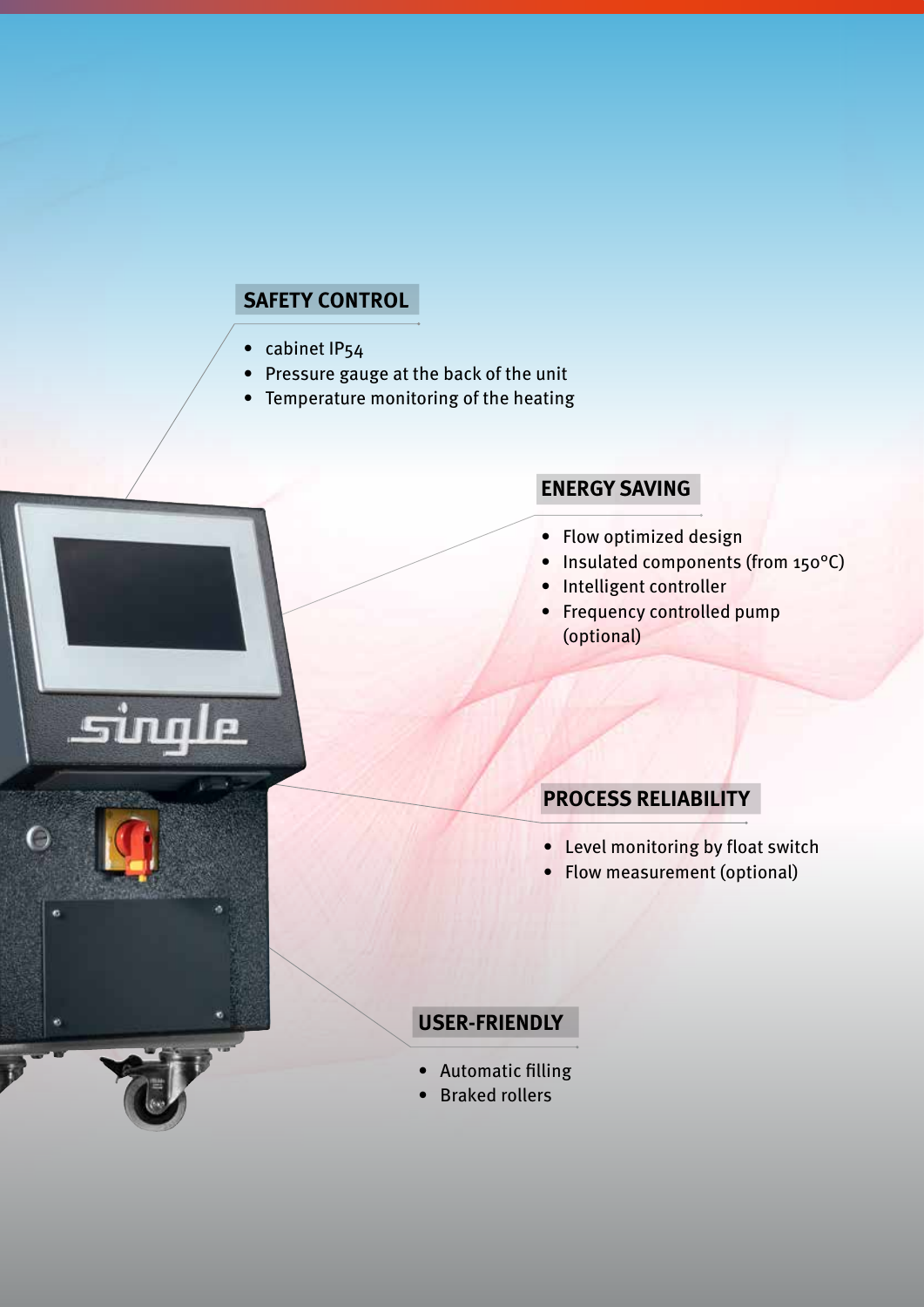**PUMP CURVE WM3 MINI**